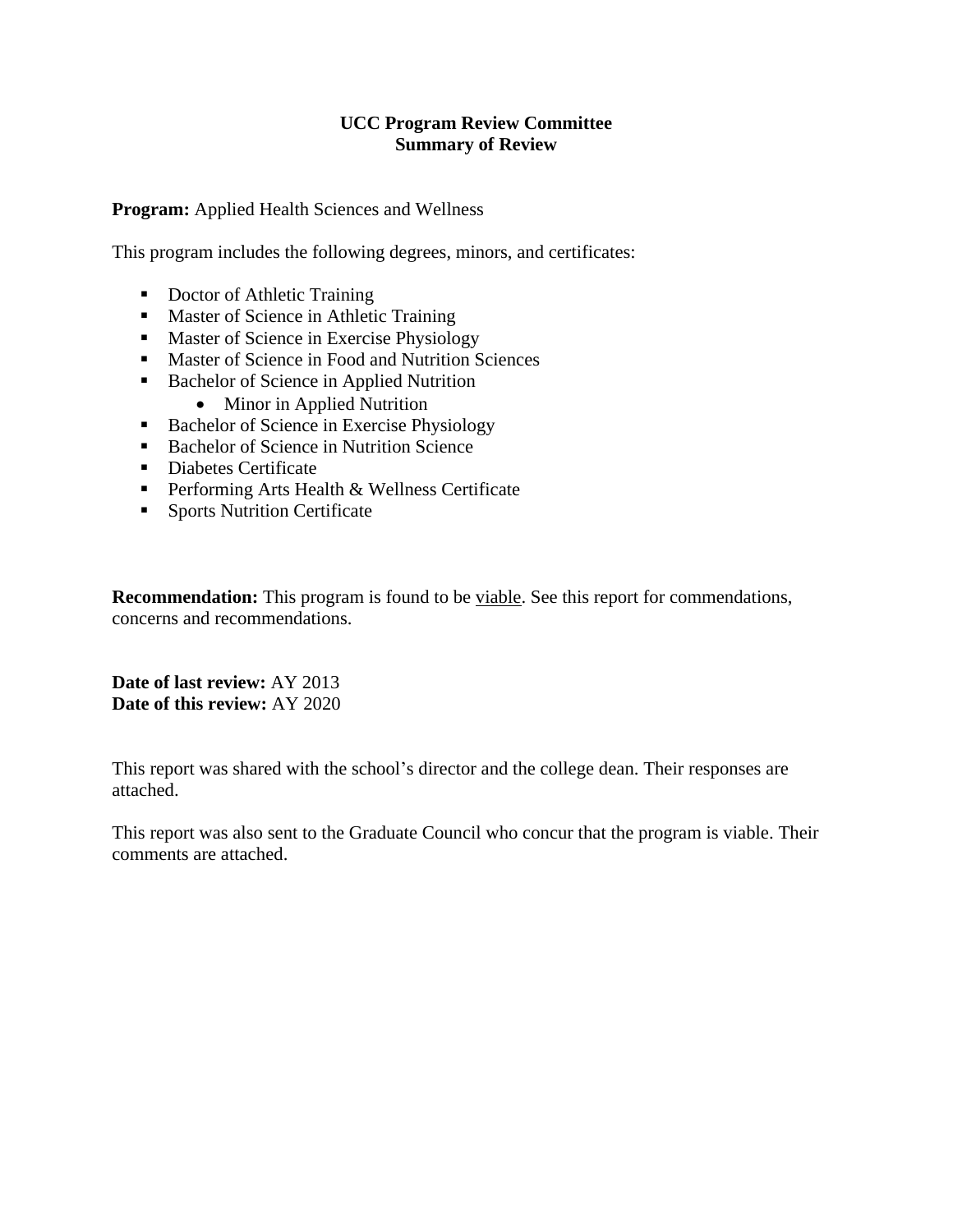# **Ohio University School of Applied Health Sciences and Wellness Program Review October 27-28, 2020**

Review Committee:

External Reviewer: Dr. Ellen Glickman, School Director and Professor, School of Health Sciences, Kent State University

Internal Reviewers: Dr. Jill Ingram (Associate Professor of English) and Dr. Sarah Poggione (Associate Dean, College of Arts & Sciences, Associate Professor of Political Science)

# **Executive Summary**

The review committee found the programs of the School of Applied Health Sciences and Wellness to be viable. While the school faces some challenges, which we outline below, we expect that with consistent and transparent leadership they can meet these challenges and build on their solid foundation. In coming to this conclusion, the review committee met with various groups of faculty, staff, and students in the School of Applied and Health Sciences and Wellness during the site visit in October 27-28, 2020 and reviewed the school's self-study report. The review includes the following programs:

- Athletic Training (B.S., M.S.)
- Exercise Physiology (B.S.), Pre-Physical Therapy (B.S.), Physiology of Exercise (M.S.), Exercise Physiology, Clinical (M.S.)
- Applied Nutrition (B.S. and minor), Food and Nutrition Sciences (M.S.)
- Undergraduate certificates in Perform Arts Health & Wellness, Diabetes, and Sports Nutrition
- Graduate certificate in Diabetes

The committee commends the department for a number of strengths including the collegial faculty, its current leadership, and the focus on student research and experiential learning. However, the school does currently face some challenges, most significantly the need for more permanent, stable and effective leadership. The committee also has recommendations for meeting many of these challenges.

### **Commendations**

We note several strengths of the school that provide a foundation for strong academic programs: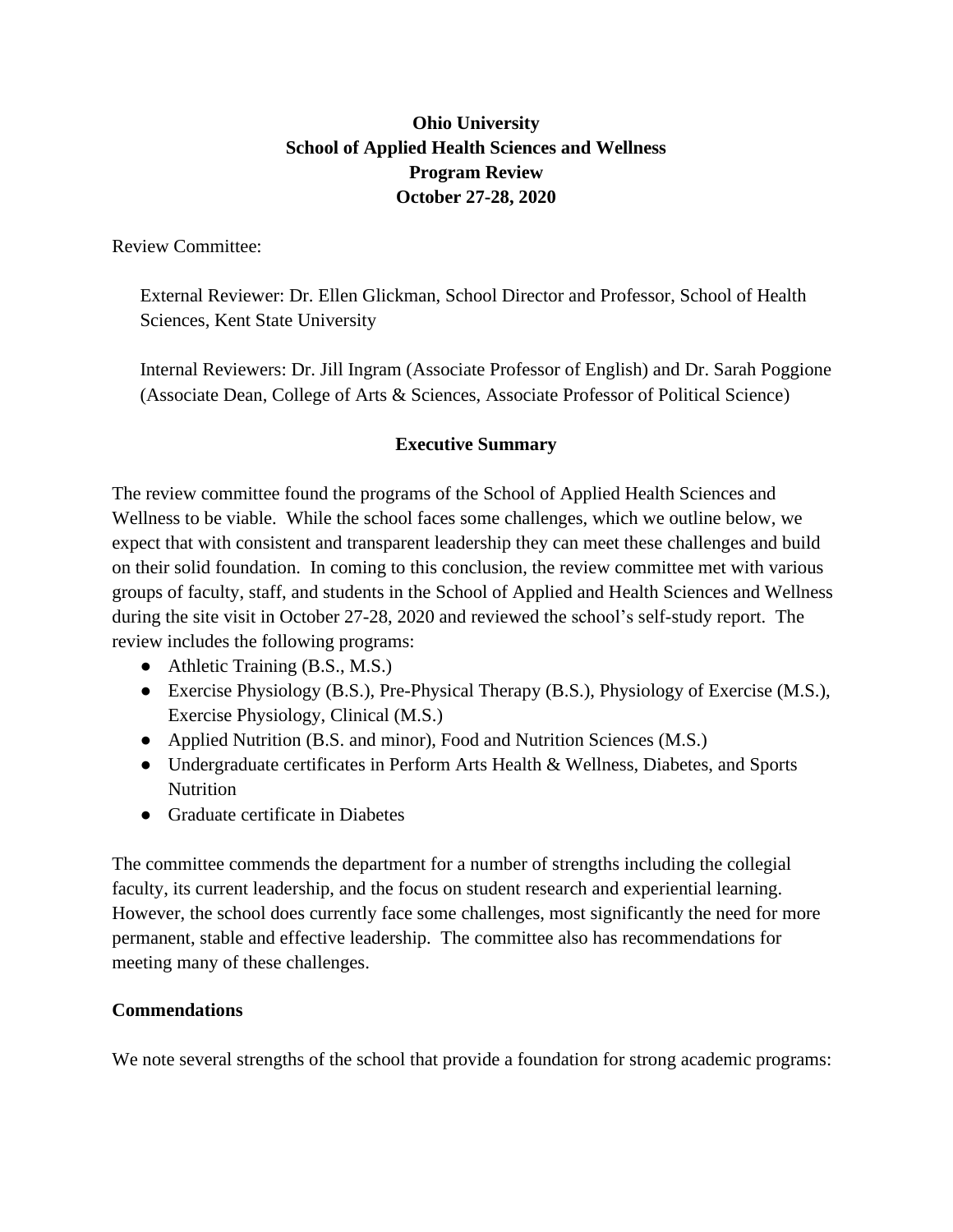- The collegial and committed faculty across all three program areas and including tenured, tenure-track, instructional, and clinical faculty are one of the key strengths of the school and its programs.
- The teaching and research facilities, including the new Athletic Training Lab and the Food Innovation Lab, are also major strengths of the school and facilitate experiential learning for students in their programs.
- The school focuses on research experiences for students, especially for the Athletic Training, where many graduate students publish or present their research in academic settings and have opportunities for fellowships and significant internship experiences. Similarly, the exercise physiology undergraduates have a majors' club and have been able to generate funds to attend academic conferences.
- We also commend the ongoing curricular development by faculty including the expansion of the AT program to the Dublin campus, the 2022 rollout of the change from a bachelor's to Master's entry level professional athletic training program, the new prephysical therapy major track in Exercise Physiology, and the creation and successful implementation of the M.S. Dietetic internship program.
- We also commend the commitment, collegiality, and excellent short-term guidance provided by Dr. Gary Chleboun as Interim School Director, during a difficult transition period.
- The Athletic Training passage rate, among students who take certifying exams, is over 80%, which is excellent.
- The size of the program, especially in the Division of Exercise Physiology, is a strength, with approximately 99 incoming freshmen this year and about 400 enrolled students total.

### **Areas of Concern**

- For an extended period of time the lack of transparent, inclusive, and consistent leadership has hampered the school's efforts to capitalize on its successes and develop a strategic plan for improvement and growth and understanding of budgetary issues and decision. While Dr. Chleboun should be commended for his efforts and willingness to step into the interim director role after the reportedly ineffective and problematic leadership of the previous school director, the need for a stable, transparent, and inclusive school director is the most pressing expressed by faculty across the school.
- The lack of accreditation for the clinical exercise physiology. However, they are aware of this need and are planning to pursue accreditation by the NSCA.
- The replacement of tenure-track and research-focused positions with instructional and clinical faculty lines is a concern especially as graduate programs expand. The quality and value of graduate programs is dependent on research-oriented tenure-track faculty.
- Staffing issues are a concern as the school, starting this summer, is served by only one staff member, Jane Boney. While Jane should be commended for her excellent service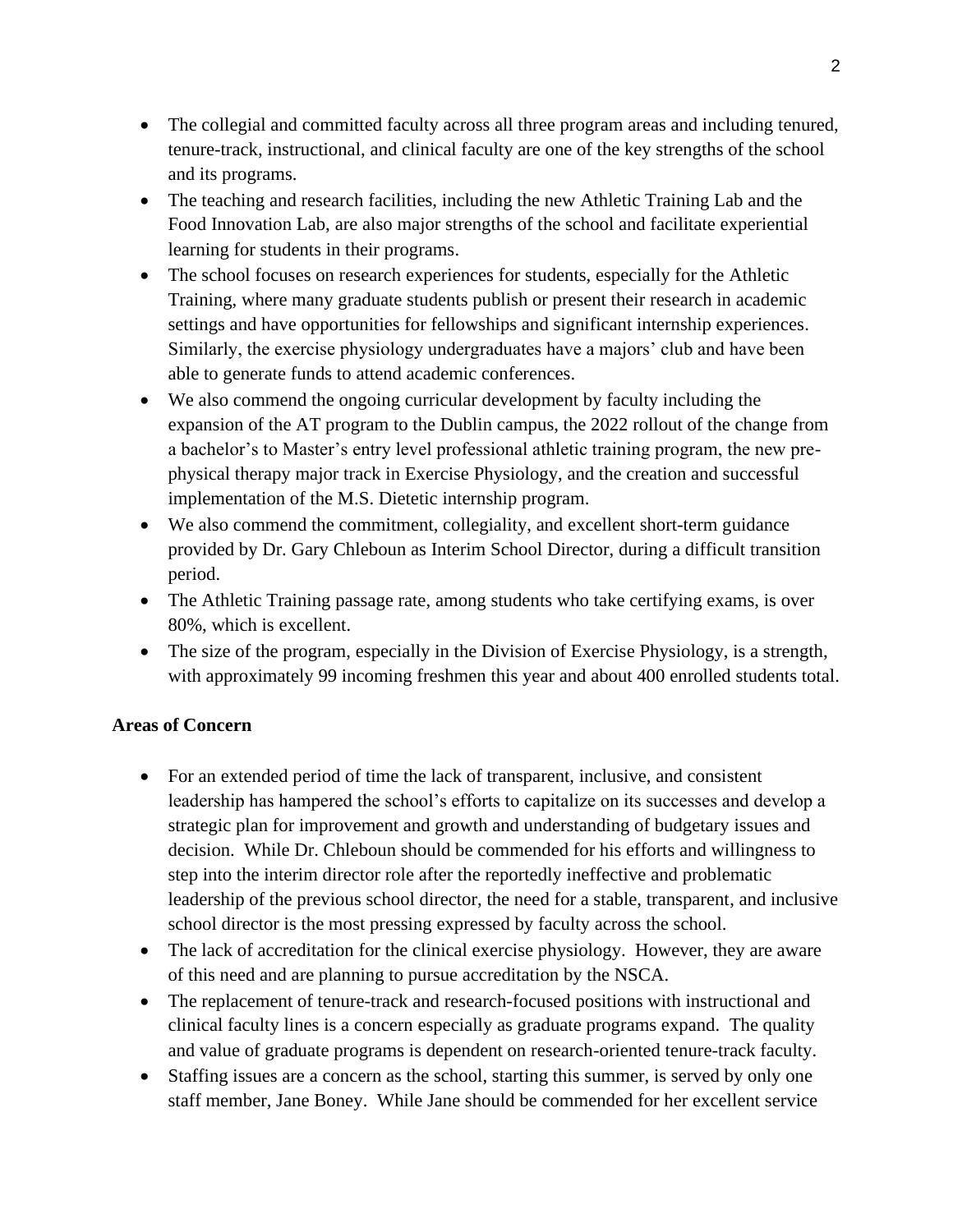and commitment to the school, faculty, and students, the reduction from two to one administrative support positions may make it difficult to manage the school's administrative workload as faculty and students return to campus. The development of a college-wide service center may mitigate these concerns.

#### **Recommendations**

- Identifying a stable transparent, and inclusive school director that would improve communication, facilitate the development of strategic planning, provide a transparent and clear view of the school's budgetary outlook, and insure that the school will be well represented and integrated in the college.
- Create a school handbook that matches the college handbook to cover promotion, tenure, retention, and develop a formal mentoring system for pre-tenure and pre-promotion instructional faculty in the promotion process. Adding policies and procedure as well as workload structure into a handbook for tenure-track, instructional, and clinical faculty would be clearer and more transparent for the school as well.
- Create a three-year plan that includes a focus on diversity, equity and inclusion. This is important for the school and to address issues and microaggressions that occurred under the previous permanent school director.
- School and faculty should be encouraged to leverage connections with the medical school and other units both within and outside the college to expand and build on the school and the university's research strengths and faculty expertise. Restructuring within the college might also enhance the quality of research and pedagogy of faculty in the school.

### **Introduction**

#### **Overall Program**

# *a. Is the current number and distribution of faculty sufficient to carry out the broad overall mission of the Department (Teaching; Research, Scholarship and Creative Activity; Service)?*

For current programs, the number and distribution of faculty is sufficient to carry out the overall mission in some areas such as Athletic Training, but in other, most notably Food and Nutrition Sciences, it is not. Nutrition Science lost a tenure-track research faculty three years ago and it is difficult for the program to serve graduate students in terms of research needs given the limited research faculty in the area. Furthermore, the development of additional programs may require more tenure track faculty to successfully implement the new online Doctorate of Athletic Training, and the online MS in Food and Nutrition Science. These new programs will create additional instructional and research needs. A clearer articulation of the teaching mission and the strategic plan for the school would be helpful to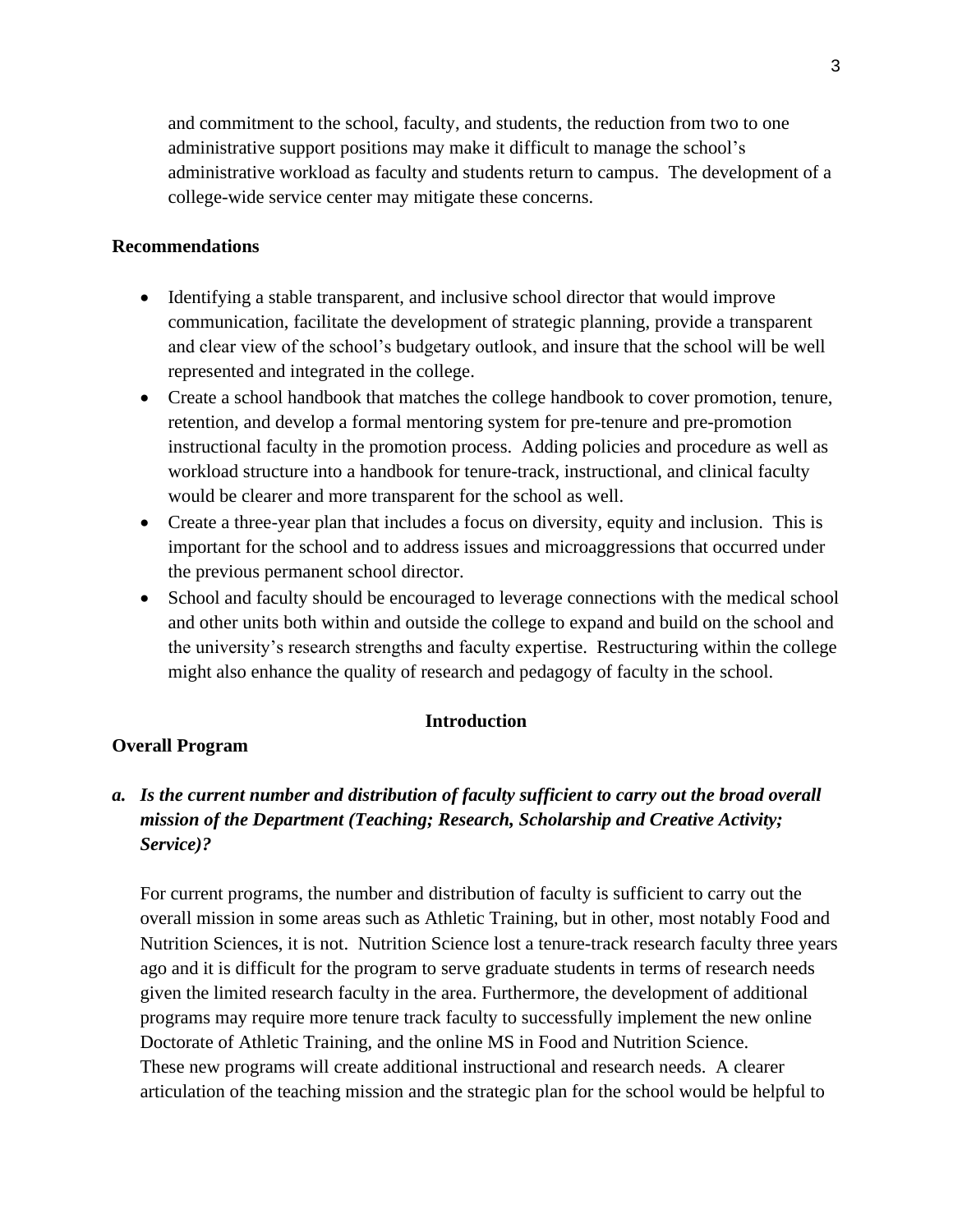articulate the need for more research oriented, tenure-track faculty as part of the growth and development of the school.

*b. Is the level of the Department's RSCA appropriate for the program given the size of the faculty and the resources available to the Department? Is the Department's level of external funding at an appropriate level?* 

The loss of tenure track positions and replacement with non-tenure track lines will likely have a negative impact on the level of external funding and research productivity. However, a clearer articulation of the mission of the school would be essential in understanding the impact of this change over time. The focus on graduate programs would suggest a need for enhanced research and external funding.

# *c. Is the level of service, outside of teaching, appropriate for the program given its size and the role that it plays in the University and broader communities it interacts with? Is the Department able to fulfill its service mission?*

Yes, the school has a significant presence in the community through student experiential learning and student organizations. Athletic Training students work in area high schools, Dietetics students accrue 200 hours in community nutrition field experience work at area elder care and other facilities, and Exercise Physiology students work with university club sports, aid in area Girl Scout camps, and hold blood pressure clinics. In these areas the School is indeed able to fulfill its service mission. Students expressed an interest in expanding their experiential learning opportunities to work with special populations like Veterans and people with special needs.

# *d. Does the Department have an appropriate level of financial resources, staff, physical facilities, library resources, and technology to fulfill its mission?*

The school has the facilities and technology to accomplish its mission. Physical facilities in the Grover Center are especially impressive, including expansive work stations and the Atrium Café facilities for Food and Nutrition Science; Athletic Training facilities including classrooms with table conversion systems, additional lab space with twelve examination tables, and the "Rehab Lab" for researches with motion-capture systems; and Exercise Physiology classrooms with VO2 treadmills and tech carts. If the school wants to expand the research mission they may need additional support for acquiring grants.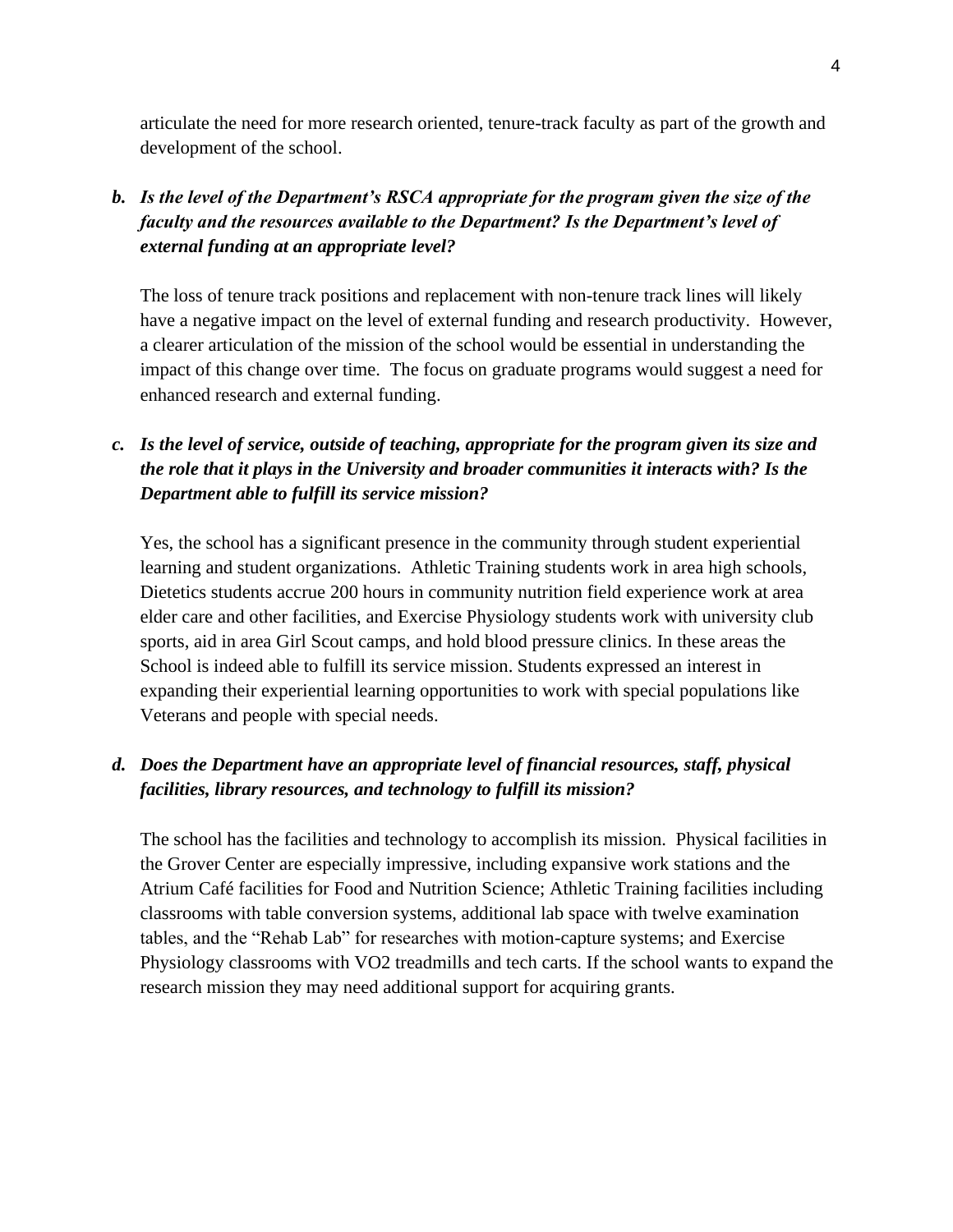### **Undergraduate Programs**

*a. Is the program fulfilling its service role, adequately preparing non-majors for future coursework and/or satisfying the needs for general education?*

The school generally fulfills its service role, adequately preparing non-majors for future coursework. The division that most clearly satisfies the needs for general education is Food and Nutrition Science; while their teaching mission focuses on majors, they do have an introductory nutrition course that serves non-majors.

# *b. Is the program attracting majors likely to succeed in the program? Is the number of majors appropriate for the program? Is the program attracting a diverse group of students?*

The school is generally successful attracting majors. The school is reasonably diverse for the OU undergraduate population. The gender diversity in Exercise Physiology is notable with a slight majority of women majors.

*c. Does the undergraduate curriculum provide majors with an adequate background to pursue discipline-related careers or graduate work following graduation? Are students able to move into discipline-related careers and/or pursue further academic work?* 

The undergraduate curriculum is appropriate.

# *d. Are the resources and the number of and distribution of faculty sufficient to support the undergraduate program?*

Yes. Exercise physiology could benefit from a tenure-track faculty line to expand their research focus and establish a biochemistry and more facilities for exercise teaching and testing (i.e., DEXA, biodex, underwater weighing system, environmental chamber).

### *e. Are pedagogical practices appropriate? Is teaching adequately assessed?*

Yes, assessment is ongoing.

# *f. Are students able to move into to discipline-related careers and/or pursue further academic work?*

Students are generally able to move into discipline-related careers and pursue further academic work. Students are positive about their experiences in the school. A question remains as to why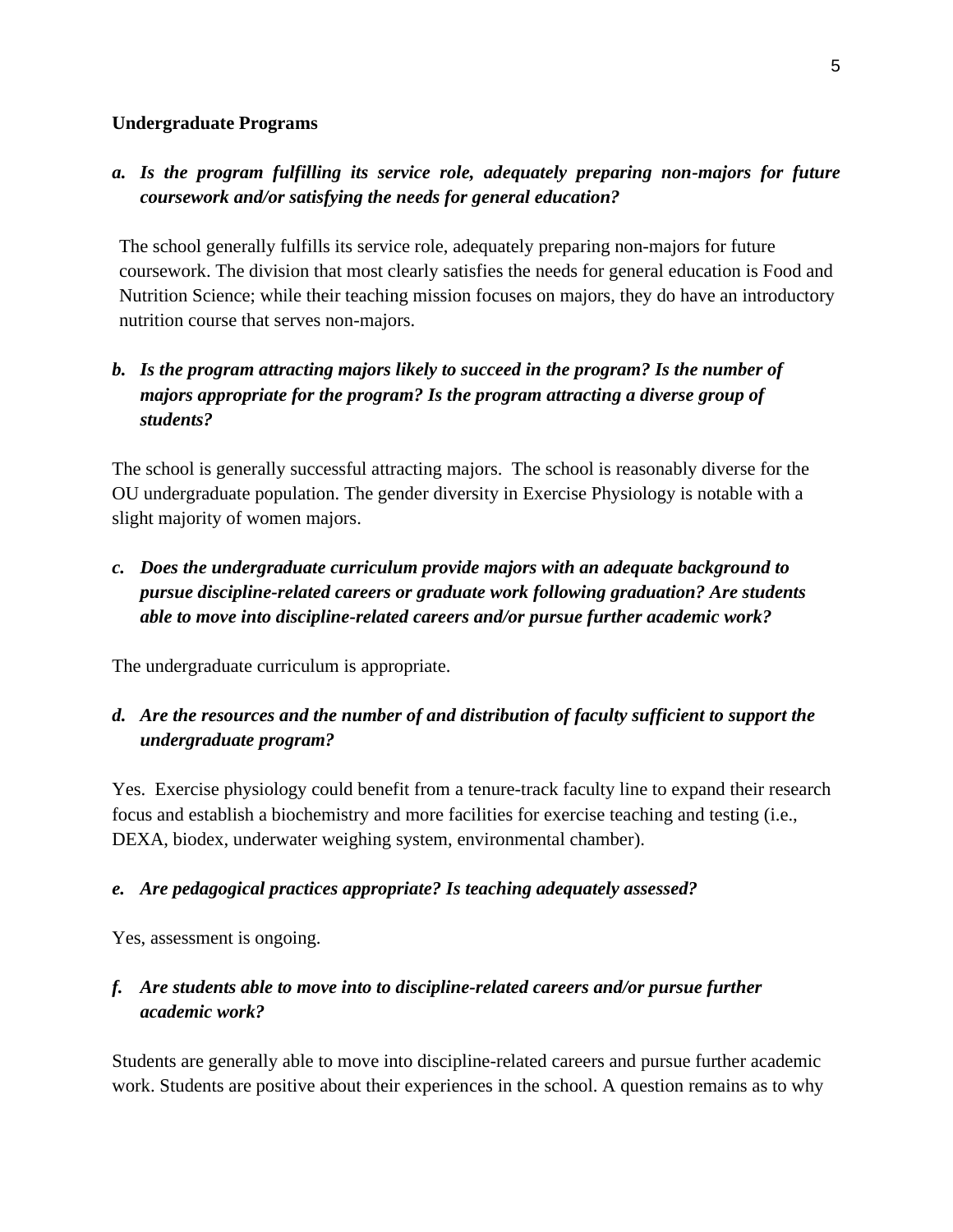more Exercise Physiology students aren't pursuing the graduate programs in the school rather than other health-related careers. Accelerated graduate pathways, like the one developed for nutrition, might serve as a good opportunity for students from Ex. Phys. into the grad programs.

#### **Graduate Program**

# *a. Is the program attracting students likely to succeed in the program? Is the number of students appropriate for the program? Is the program attracting a diverse group of students?*

The division most successful in attracting students likely to succeed is Athletic Training, where students also expressed a "culture of care from the professors." While Athletic Training has 45 funded graduate students, Food and Nutrition Science is a smaller program, with 9 students. While "cultural competencies" are required in FNS, they are not in Athletic Training AT, and AT grad students expressed a desire for more training and opportunities in that area, such as working with the differently-abled and/or veteran populations. Understanding how to access to resources at UCM, advancement, and alumni relations would be helpful as faculty promote and recruit students for new programs.

# *b. Does the graduate curriculum provide an adequate background to pursue disciplinerelated careers following graduation?*

Yes, across all 3 areas.

## *c. Does the program provide adequate mentoring and advising to students to prepare them for discipline-related careers?*

Seems like programmatic advising is working, but we would recommend more mentoring of grad students across all discipline, especially in nutrition and exercise science. This would be enhanced with more tenure-track research-oriented faculty.

# *d. Are the resources and the number of and distribution of faculty sufficient to support the graduate program?*

Generally yes for current programs. However, the implementation of the doctorate in athletic training will likely require more tenure-track faculty.

### *e. Does the program offer appropriate financial support to graduate students?*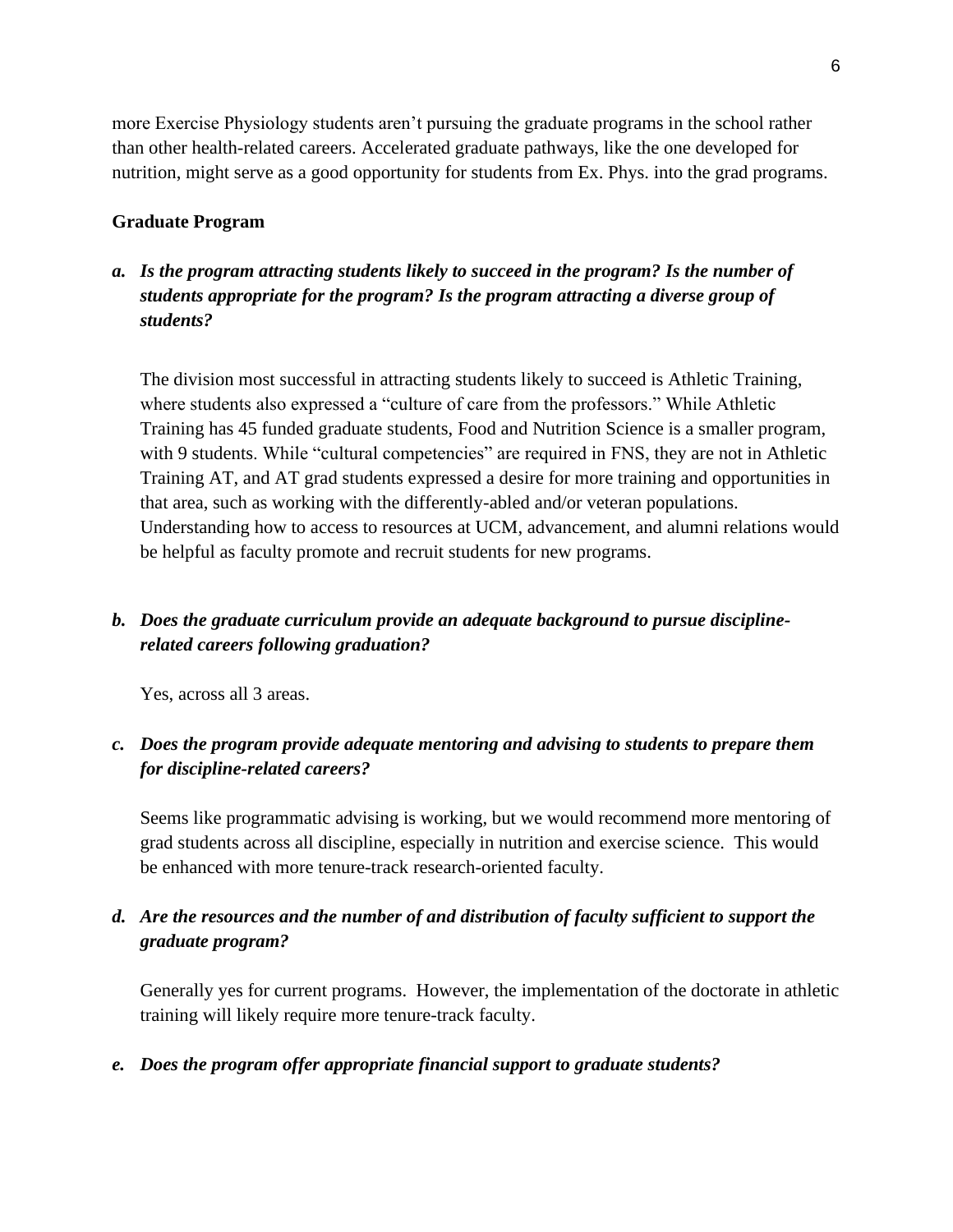Graduate assistant lines seem sufficient for the program. However, the school may want to prioritize funding for graduate student travel for professional development.

# *f. Are students able to move into discipline-related careers?*

Students have appropriate experimental placements, high passage rates on board certification exams, experience in presenting work at professional meetings and report satisfaction with their programs. Evidence of recent student placements would be helpful for the school to collect for future program evaluation.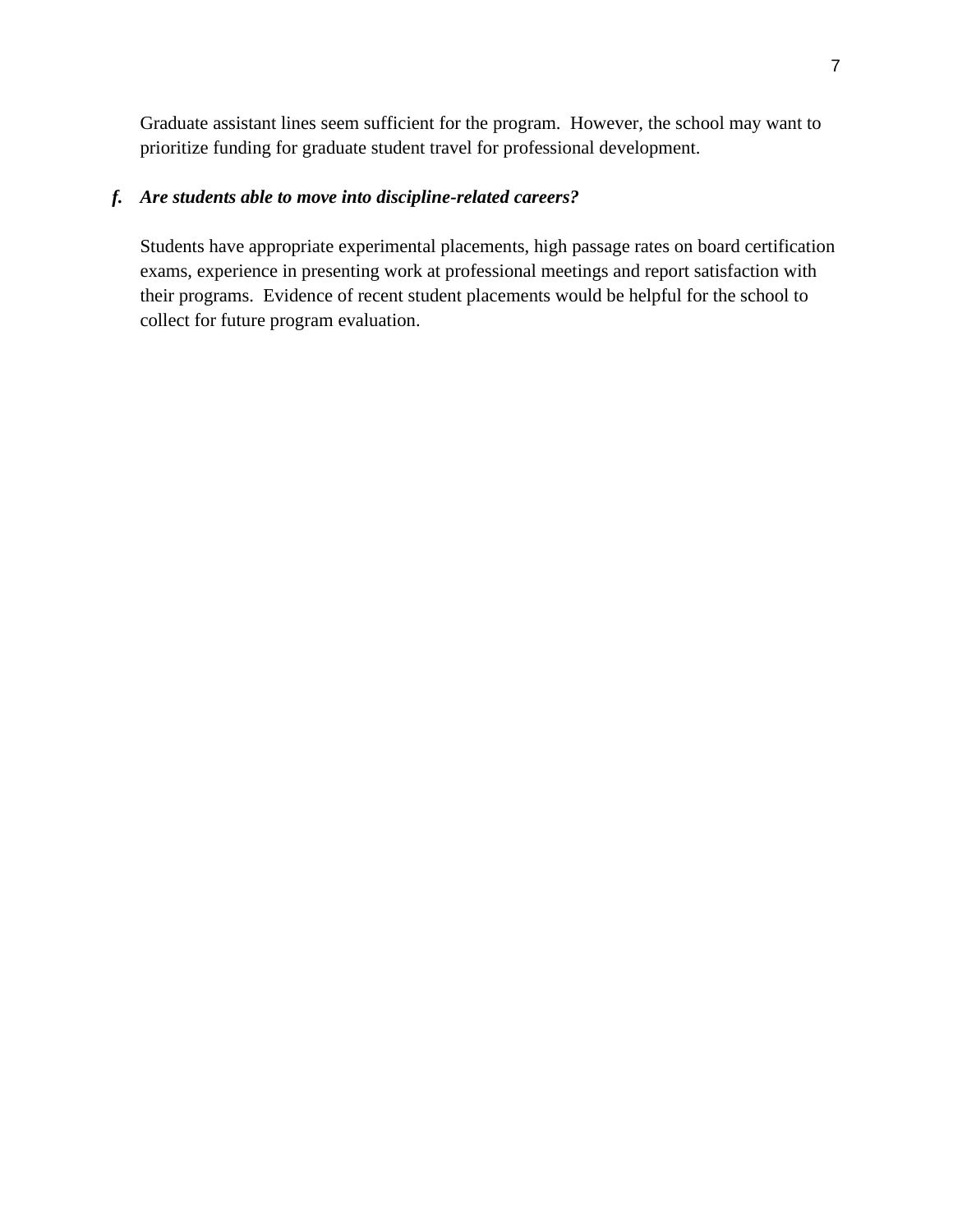| Leite, Randy                                   |
|------------------------------------------------|
| Such, Barbel; Chleboun, Gary                   |
| Dewald, Howard                                 |
| Re: Site Visit Report AHSW; response requested |
| Tuesday, December 8, 2020 11:07:50 AM          |
| image001.png<br>image002.png                   |
|                                                |

#### Dr. Such:

Thank you for facilitating the review of the School of Applied Health Sciences and Wellness. During the years since its formation in 2009, the School has come to be an integral unit in the College of Health Sciences and Professions; providing a foundation for new curriculum, research, and clinical partnerships both within and outside the University. I have reviewed the committee's recommendations and can offer the following thoughts/observations:

- *Identifying a stable transparent, and inclusive school director that would improve communication, facilitate the development of strategic planning, provide a transparent and clear view of the school's budgetary outlook, and insure that the school will be well represented and integrated in the college.* The School is in the midst of a leadership change with the previous school director not renewed following the recommendation of the faculty at the conclusion of his first term. Interim leadership will be in place for the remainder of the 2020-21 academic year. An interim dean for the College will be in place January 2021 and that individual will make a determination regarding an appointment of a school director for a full term.
- *Create a school handbook that matches the college handbook to cover promotion, tenure, retention, and develop a formal mentoring system for pre-tenure and prepromotion instructional faculty in the promotion process. Adding policies and procedure as well as workload structure into a handbook for tenure-track, instructional, and clinical faculty would be clearer and more transparent for the school as well.* I agree that this is a need for the unit and anticipate it being addressed by the faculty once ongoing leadership is identified. This will also be impact by broader University planning regarding academic structures and policies.
- *Create a three-year plan that includes a focus on diversity, equity and inclusion. This is important for the school and to address issues and microaggressions that occurred under the previous permanent school director.* The College of Health Sciences and Professions has established a Diversity & Inclusion Committee that has been charged with developing a comprehensive diversity plan for the College and its units. The School will be included in this planning effort and these issues will be addressed as part of the broader college plan.
- *School and faculty should be encouraged to leverage connections with the medical school and other units both within and outside the college to expand and build on the school and the university's research strengths and faculty expertise. Restructuring within the college might also enhance the quality of research and pedagogy of faculty in the school.* Partnerships—both within and beyond the institution—are core to our identity and our approach to impactful teaching, research, and outward service. Each of the three academic disciplines have many partnership opportunities with other units. The Food & Nutrition program maintains a relationship with the Restaurant, Hospitality, and Tourism program in the Patton College of Education and research collaborations with units in Arts & Sciences and HCOM. Athletic Training has developed a strong sports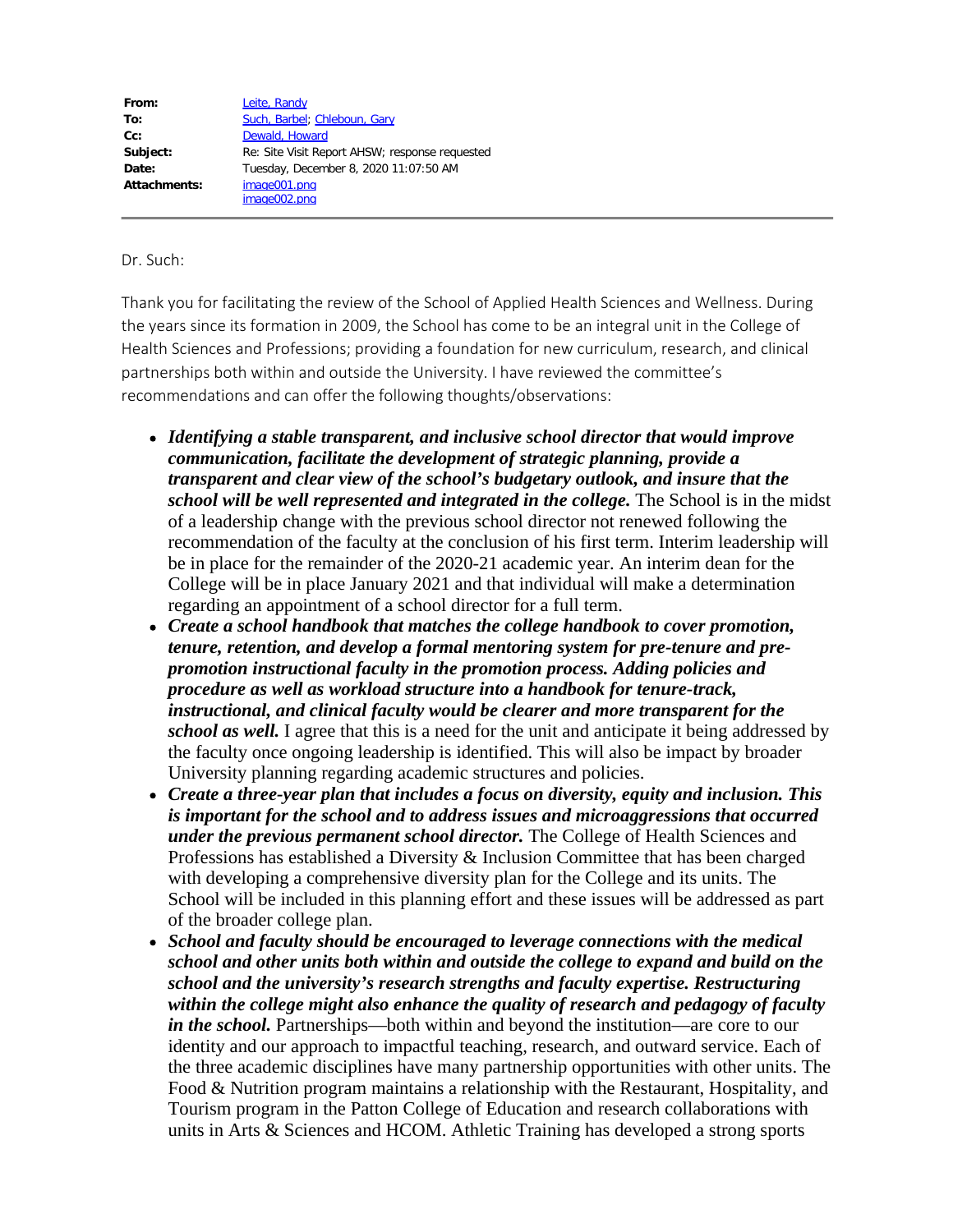medicine collaboration with the Department of Intercollegiate Athletics and research collaborations with the Division of Physical Therapy. Exercise Physiology has a longstanding collaboration with the Department of Biological Sciences. Each of the three units also maintains strong collaborative relationships with numerous outside entities that may promote potential research collaborations. These include professional baseball organizations, numerous local school districts, healthcare systems, and other academic institutions. I believe community-engaged research is an area of great opportunity for these units and support enhancements that would facilitate such work.

While I will be leaving the dean role in a few weeks, I am hopeful that the interim dean and new leadership for the School will promote a strong future for the School and meaningful responses to the recommendations made by the committee.

Thank you, again, for your time and attention to this process.

Best Regards,

Randy Leite



*Randy Leite, Ph.D. Dean, College of Health Sciences and Professions Grover Center W379 Athens, Ohio 45701 (740)593-9336 [www.ohio.edu/chsp](http://www.ohio.edu/chsp) Twitter: @DeanLeite* $\overline{?}$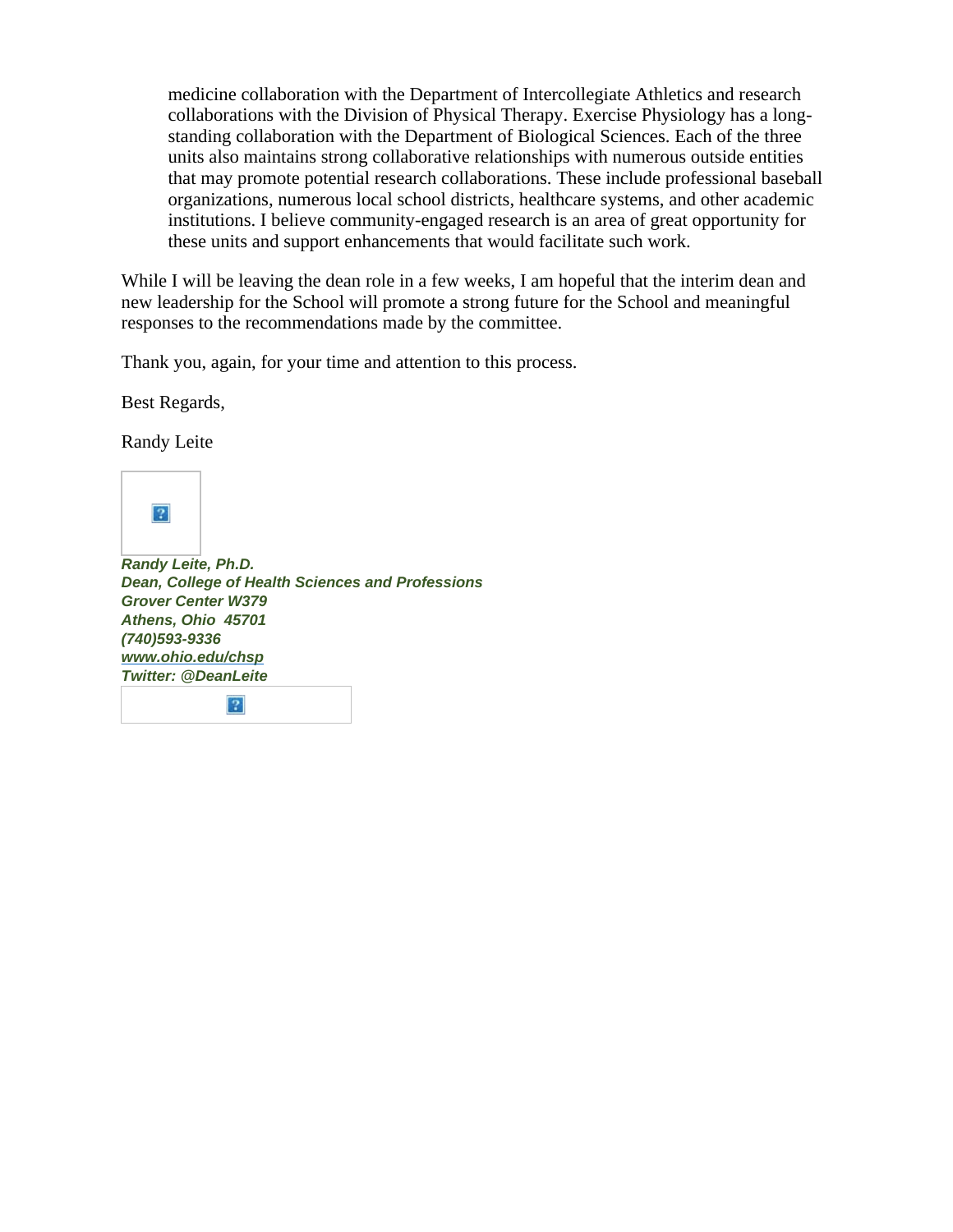| From:        | Chleboun, Gary                                 |
|--------------|------------------------------------------------|
| To:          | Such, Barbel                                   |
| $Cc$ :       | Dewald, Howard                                 |
| Subject:     | Re: Site Visit Report AHSW; response requested |
| Date:        | Monday, December 28, 2020 9:36:46 AM           |
| Attachments: | image001.png                                   |
|              | image002.png                                   |

Dr. Such,

I believe that Randy has provided a very accurate summary response to the reviewers' comments. I would like to add just a couple of comments of my own.

First a clarification. Under strengths of the school, it is mentioned that the Athletic Training program passing rates on the national licensing exam is over 80%. While this is correct, a more accurate statement would be: the first-time pass rate over the most recent three years is 84%. Our ultimate pass rate over the most recent three years is 95%. Our professional programs strive to have greater than 85% first-time pass rates and greater that 95% ultimate pass rates. So, the AT program is doing very well in meeting these benchmarks.

Second, while Jane Boney is the only staff member for the School, I feel that this is adequate for the size of the school. Janey is excellent with managing the budget but probably spends too much time in unnecessary details of the budget. By adjusting the time she spends on various tasks could allow her time to support other needs of the faculty. I agree that the move to a shared services model may help improve the support that is needed for the faculty.

Gary

Gary Chleboun, PT, PhD Director, School of Rehabilitation and Communication Sciences Intermim Director, School of Applied Health Sciences and Wellness Professor of Physical Therapy Ohio University Grover Center W290 1 Ohio University Athens, Ohio 45701 740-593-1208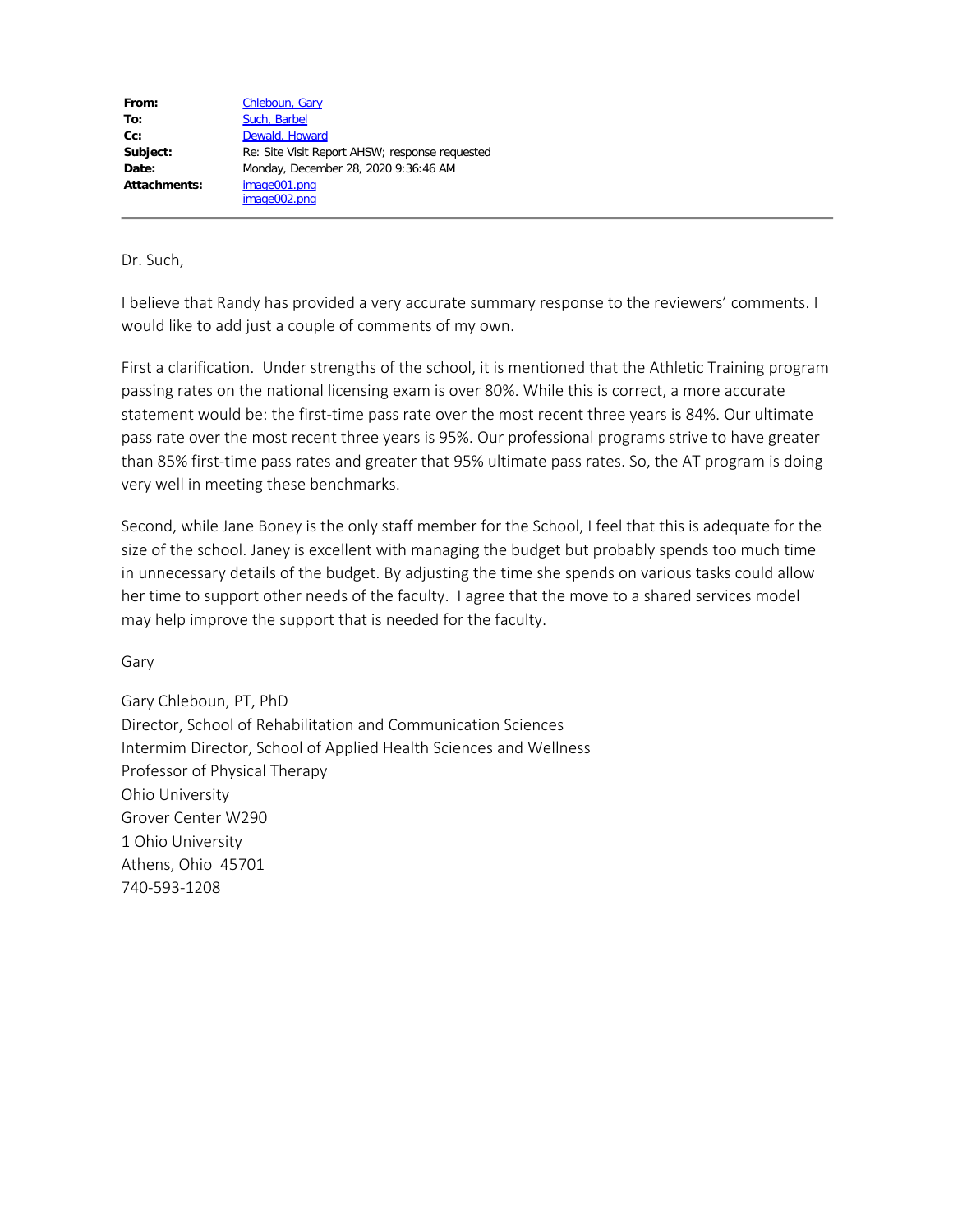Hello Barbel and all,

The January meeting of Grad Council went on Qualtrics for vote and discussion because the power outage happened at the scheduled meeting time. I forwarded the following comments to the GC members for approval and received unanimous votes as illustrated by the attached picture. So I put them here for our discussion on Feb 5. Lijing

\*\*\*\*\*\*

The subcommittee of "Program Review" have reviewed the two program reports from Electronic Engineering and Computer Science (EECS) and School of Applied Health Sciences and Wellness (AHSW). Here is the summary of our comments:

\*\*\*\*\*

[comments referring to EECS deleted from this document]

\*\*\*\*\*\*\*\*

#### AHSW:

We concurred with the external reviewers, the Director and the Dean's commendations about the multiple strengths and merits of AHSW, especially the faculty, facilities, research, curricular development, enrollment, and passing rate of national licensing exam. We also share the same concerns with them that the following areas of concerns need to be fully addressed as soon as possible:

1. We recommend AHSW fulfill the directorship position as soon as possible. It seems the creation of strategic plan, a school handbook, faculty hiring and etc, cannot be moved forward without a strong, effective leadership. 2. The Food and Nutrition Sciences program lost a research faculty and the new online Doctorate of Athletic Training need more faculty to fulfil the teaching mission. We recommend the faculty line(s) be replaced and added soon so as to serve the research and teaching needs of the areas. We think this significant issue should be highlighted in the "Recommendation" section of the report and be addressed by the program as soon as possible.